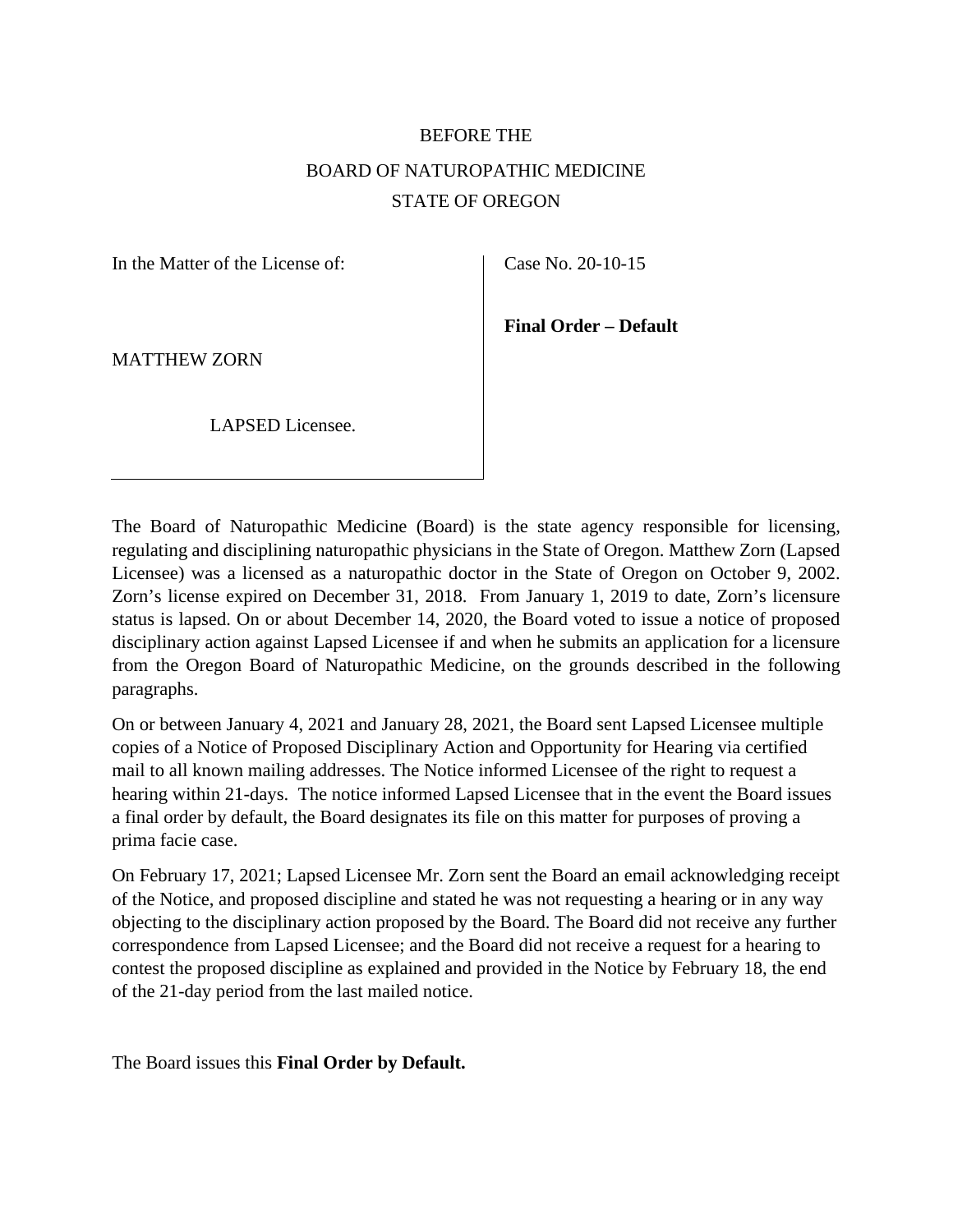**NOW, THEREFORE**, after consideration of the relevant records and files of the Board relating to this matter, the Board enters the following Findings of Fact, Conclusions of Law, and Final Order:

### **Findings of Fact**

While holding an active license, Licensee was a professor for homeopathy at the National University of Naturopathic Medicine (NUNM) during the years 2015-2018. Licensee practiced naturopathic medicine at the NUNM clinic during the years of 2015-2018.

Patient A was a patient of the NUNM clinic from 2015 – 2019. Lapsed Licensee completed an intake exam for Patient A for visits to the NUNM clinic on 10/26/2015, 11/09/2015, and 1/25/2016, and a homeopathic intake in the fall of 2017. Lapsed Licensee's last day of employment at the NUNM clinic was September 5, 2018.

Lapsed Licensee and Patient A developed a friendship beginning in the fall of 2017, when she was a student of Lapsed Licensee. This included consensually messaging each other through Facebook Messenger. Lapsed Licensee and Patient A also exchanged text messages via smart phone between fall of 2017 and June 2018.

In June 2018, Lapsed Licensee sent Patient A a string of messages and texts exhibiting a progression and escalation of sexually suggestive overtures. Lapsed Licensee sent Patient A memes depicting women in sexually explicit positions. Lapsed Licensee also directly asked Patient A questions inquiring about Patient

Patient A sent Lapsed Licensee several texts in response explicitly stating he overstepped boundaries and acted unprofessionally. Patient A then ceased all communication with Lapsed Licensee.

#### **Conclusions of Law**

Lapsed Licensee's conduct, as described above, constitutes a violation of ORS 685.110(14) – Engaging in any conduct or practice contrary to a recognized standard of ethics of the profession, OAR 850-050-0190(4)(c)  $\ldots$  Any behavior, gesture, or expression that is sexually seductive or sexually demeaning to a patient, or any action that shows a lack of respect for the patient's privacy.

#### **Final Order**

For the foregoing violations, the Board hereby orders two years of probation if and when Licensee submits an application for active licensure and if such application is granted. As a condition of probation, Lapsed Licensee must complete twelve (12) hours total of continuing